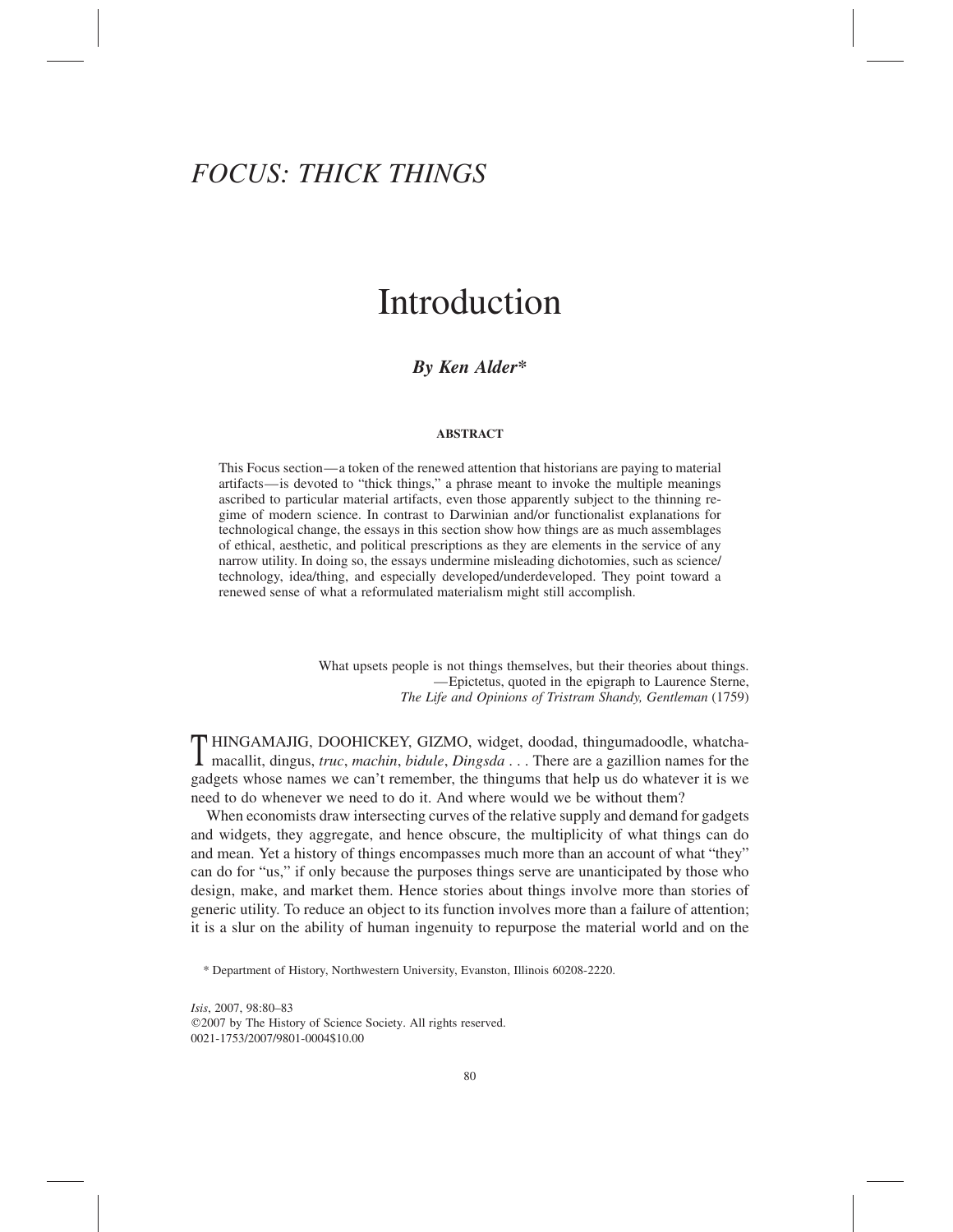power of things to reshape the contours of human experience. Who hasn't bent a paper **S** clip to some untoward end?

In recent years many scholars have organized their histories around the origins, career, and misadventures of particular things: how the bicycle got two wheels of the same size, how the refrigerator got a hum, how the air pump sprung a leak, or how the *Challenger* blew up.1 Such scholarly microstudies are meant to be representative in two sober senses: as particular examples of general patterns of technoscientific activity, and as generally reflective of particular geographic and historical circumstances. This double representativeness endows these tales with an incantatory quality, as if they could conjure up an entire moral economy around the fate of a single thing. In this they are like Rudyard Kipling's *Just So Stories*, his mock-evolutionary fables for the new twentieth century: how the whale got its throat, the camel its hump, and the leopard its spots. Kipling wrote these folk tales for an industrial-Lamarckian age, with character as physiognomic fate.2 Consider the tale of the Elephant's Child—he of the 'satiable curiosity—whose boot-like nose is pulled into a trunk by the crocodile because he has dared to ask what the croc has for breakfast—and who only then discovers that his new snout is useful for flinging mud and spanking elderly relatives.

In recent years the "just so" epithet has been misappropriated by evolutionary theorists, who use the term to critique those superficially plausible adaptationist fables that explain particular traits (including human behaviors) as the fruit of natural selection's pressures for optimization, often by assuming—despite a paucity of historical evidence—that current use implies original advantage.3 Many of our oft-told tales about the technological world still reinforce this functionalist imperative.4 Yet Kipling's fanciful origin stories did not mistake ends for origins, nor worldly function for imputed meaning. Similarly, the essays in this Focus section explore how the things of the world are assembled as much according to ethical, aesthetic, and political prescriptions as in the service of any narrow utility. As a result, these essays also double as morality tales, straddling scholarly rectitude and critical engagement.

Attention to material objects is hardly new for historians of science. Many of those who turned to the study of technology in the 1970s and 1980s did so as part of a larger reaction against the genealogy of great ideas and worldviews. But lest their newfangled "thing" histories presuppose the historical stability of the object itself—and thereby repeat the central failure of the old "idea" histories—these scholars took pains to study their artifacts in dynamic technological systems, social contexts, and patterns of meaning, thereby embracing, either implicitly or explicitly, the methodological premises of constructionism.5

<sup>2</sup> Rudyard Kipling, *Just So Stories* (1902; London: Macmillan, 1959).

<sup>4</sup> George Basalla, *The Evolution of Technology* (Cambridge: Cambridge Univ. Press, 1988). Functionalist adaptation, albeit of a nonoptimizing sort, is still the driving force behind the development of things in Henry Petroski, *The Evolution of Useful Things* (New York: Vintage, 1992).

<sup>5</sup> The canonical collection is Wiebe Bijker, Thomas P. Hughes, and Trevor Pinch, eds., *The Social Construction of Technological Systems* (Cambridge, Mass.: MIT Press, 1989). The canonical case study is Donald Mackenzie, *Inventing Accuracy: An Historical Sociology of Nuclear Missile Guidance* (Cambridge, Mass.: MIT Press, 1990).

<sup>1</sup> Wiebe Bijker, *Of Bicycles, Bakelites, and Bulbs: Toward a Theory of Sociotechnical Change* (Cambridge, Mass.: MIT Press, 1995); Ruth Schwartz Cowan, "How the Refrigerator Got Its Hum," in *The Social Shaping of Technology*, ed. Donald Mackenzie and Judy Wajcman (Milton Keynes: Open Univ. Press, 1985), pp. 202– 218; Steven Shapin and Simon Schaffer, *Leviathan and the Air-Pump: Hobbes, Boyle, and the Experimental Life* (Princeton, N.J.: Princeton Univ. Press, 1985); and Dianne Vaughn, *The* Challenger *Launch Decision: Risky Technology, Culture, and Deviance at NASA* (Chicago: Univ. Chicago Press, 1997).

<sup>&</sup>lt;sup>3</sup> S. J. Gould and R. C. Lewontin, "The Spandrels of San Marco and the Panglossian Paradigm: A Critique of the Adaptationist Programme," *Proceedings of the Royal Society of London, Series B: Biological Sciences*, 1979, *205*:581–598.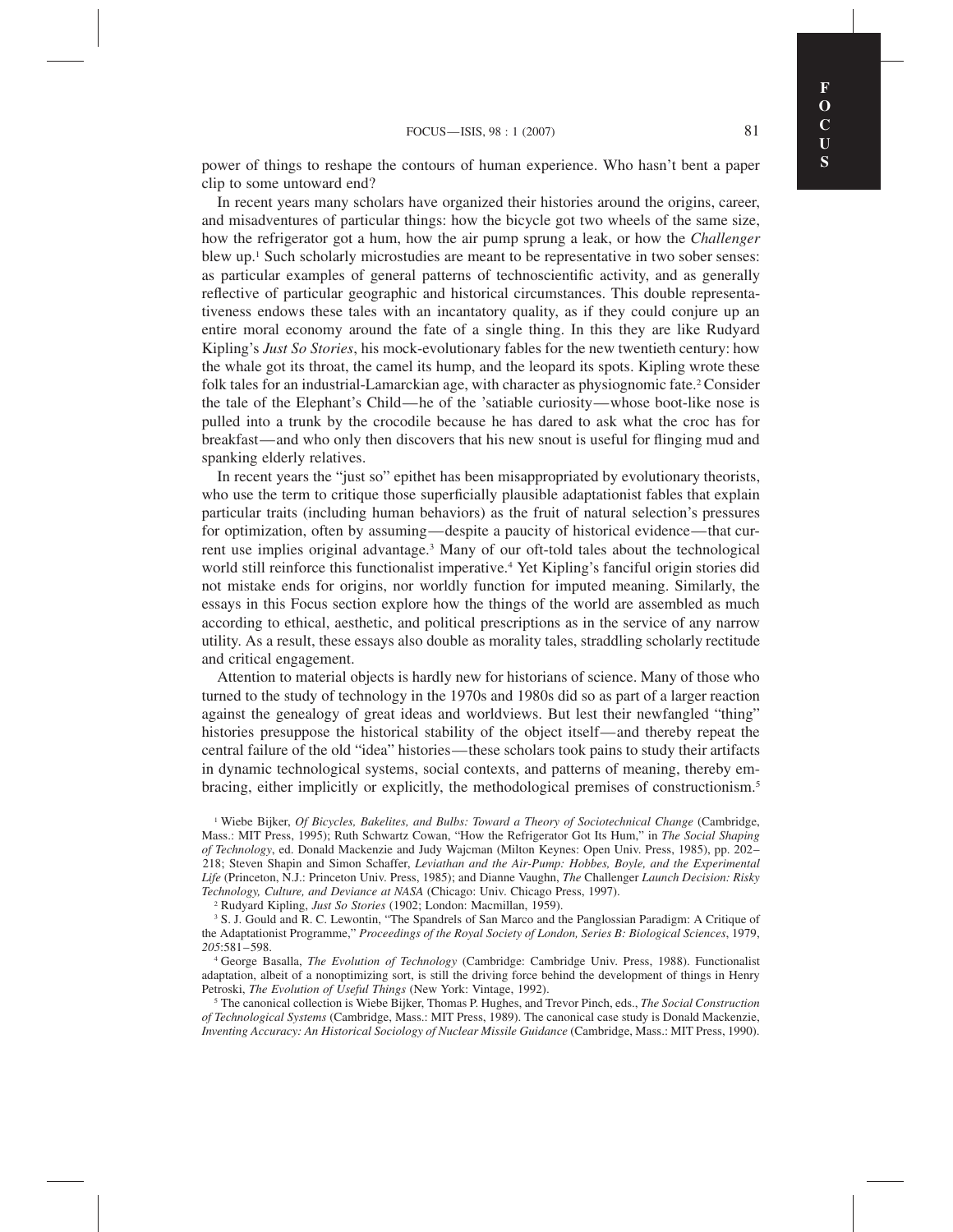In the past decade, scholars of high science have again turned to the study of material objects and practices—from the miscellanea of the *Wunderkammer* to the standardized apparatus of the biology lab—this time, it would seem, in hopes of anchoring cultural histories that they feared might otherwise drift away upon a hermeneutical sea. Historians of science, apparently, still long to strike the bottom of things—if only to reassure themselves by giving a rock an occasional kick and saying, with Dr. Johnson, "I refute it *thus*." In the process, they have made things the central actors in their dramas, giving them scope to desire (Bruno Latour), to talk (Lorraine Daston), and to mimic life (Jessica Riskin).6

These accounts acknowledge that creating artifacts to meet human ends is not a simple task and that it requires the coordination of heterogeneous networks of people and processes. The material world is lumpy, recalcitrant, and inconsistent. Connections come apart; parts wear out; things break. It is hard enough to build a single artifact that works in the prescribed manner, let alone coordinate diverse human interests in the hope that many thousands of these artifacts will operate as intended in diverse environments. In short, things are "thick."

The phrase "thick things" is meant to invoke two interrelated aspects of the artifactual life.7 The first is the brute challenge of shaping the material world by overcoming what one early modern engineer called the "resistance and obstinacy of matter." The second is the challenge of representing things in ways that at least partially and temporarily coordinate the diverse sets of human agents who design, make, and use them. The meaning I have in mind here is analogous to Clifford Geertz's contrast between the capacity of rich, "thick" ethnographic description to represent multiple (and divergent) human points of view and the reductive "thin" descriptions with which scientistic anthropologists once collapsed actions into a simplified matrix of functional behavior. In this respect, the thickness of both artifacts and their representations can be contrasted with the "thinning" process described by Gaston Bachelard, in which the synthesizing explanatory power of the physical sciences—and the physical instruments that embody those theories—create those tractable objects that constitute legitimate objects of inquiry.8

The essays that follow do not pretend to comprehensiveness, either as a survey of some putative academic discipline known as technology studies or as propositions in some overarching "thing theory."9 Rather, they are meant to offer some examples of how one might read things explicitly touted as containing entire worlds—while still insisting on their particularity. Of course, the essays are also the outcome of the authors' particular interests and distinctive route through the disciplines, but they all converge on a proposition: that attention to the thickness of things can help break down distracting dichotomies like science/technology, idea/thing, and especially developed/underdeveloped. Indeed, the essays all take pains to show that the supposedly modern and the presumptively primitive or traditional are commingled in the society of things.

<sup>6</sup> Bruno Latour, *Aramis; or, The Love of Technology*, trans. Catherine Porter (Cambridge, Mass.: Harvard Univ. Press, 1996); Lorraine Daston, ed., *Things That Talk: Object Lessons from Art and Science* (New York: Zone, 2004); and Jessica Riskin, ed., *Genesis Redux: Essays in the History and Philosophy of Artificial Life* (Chicago: Univ. Chicago Press, forthcoming).

<sup>7</sup> Ken Alder, "Making Things the Same: Representation, Tolerance, and the End of the Old Regime in France," *Social Studies of Science*, 1998, *24*:499–545.

<sup>&</sup>lt;sup>8</sup> François Blondel, *L'art de jetter les bombes* (Leyden, 1685), preface; Clifford Geertz, "Thick Description: Toward an Interpretive Theory of Culture," in *The Interpretation of Cultures* (New York: Basic, 1973), pp. 3– 30 (Geertz borrowed the term from Gilbert Ryle); and Gaston Bachelard, *Le nouvel esprit scientifique* (Paris: Presses Univ. France, 1949).

<sup>9</sup> See the papers introduced by Bill Brown, "Thing Theory," *Critical Inquiry*, 2001, *28*:1–22.